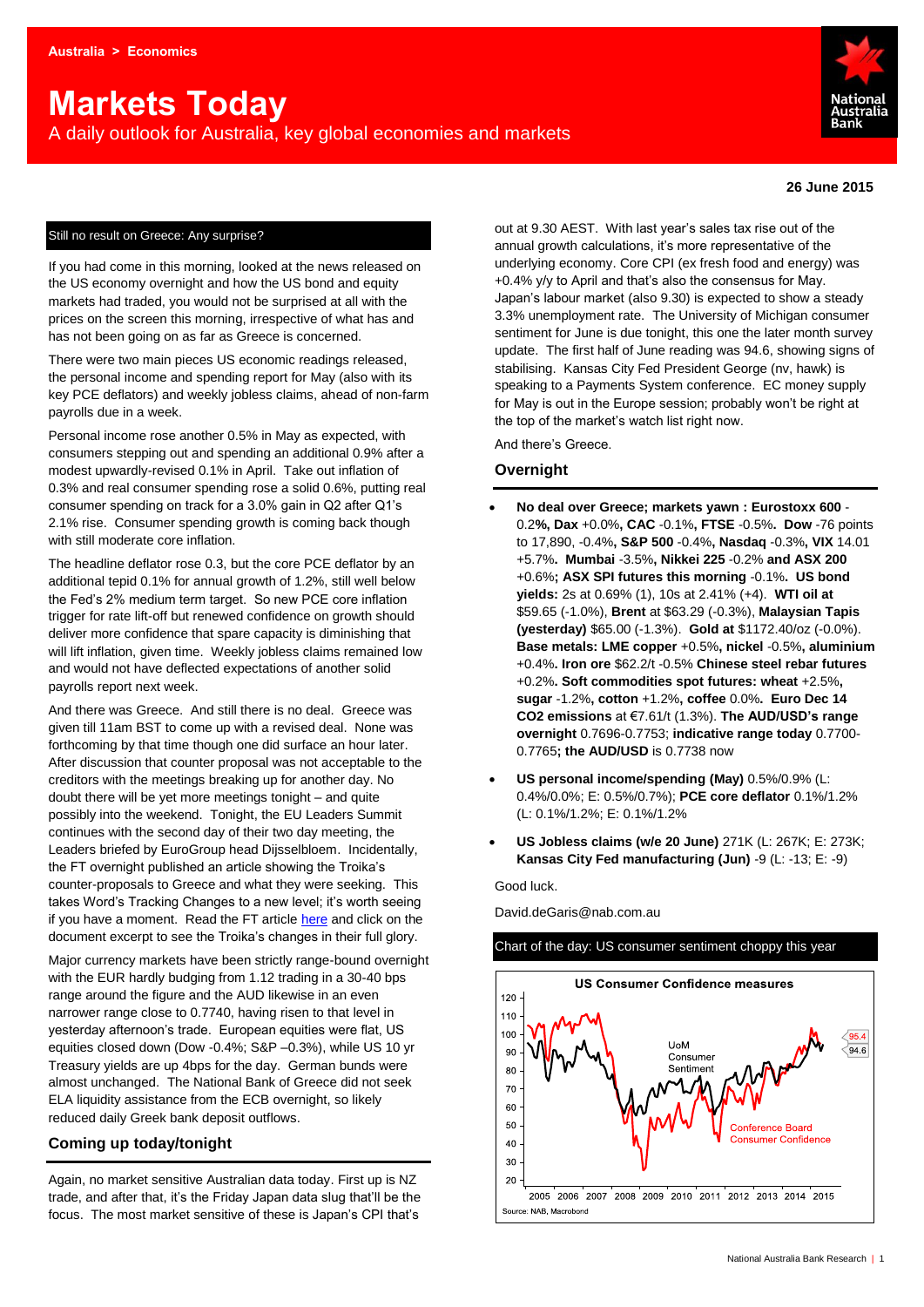# Markets





**US 10 year bonds- past week**

**S&P 500 futures- past week**



**WTI futures- past week** 



| <b>Foreign Exchange</b>      |        |        |        |                                       |                                |          |        | <b>Equities</b> |                          |                  |        | Commodities* |                                   |         |        |
|------------------------------|--------|--------|--------|---------------------------------------|--------------------------------|----------|--------|-----------------|--------------------------|------------------|--------|--------------|-----------------------------------|---------|--------|
|                              |        |        |        | <b>Indicative 24hr</b><br>ranges (**) |                                | Other FX |        |                 | <b>Major Indices</b>     |                  |        |              |                                   | Last    | % day  |
|                              | Last   | % chge | Low    | High                                  |                                | Last     | % chge |                 |                          | Last             | % day  | % year       | Oil (Brent)                       | 63.29   | $-0.3$ |
| <b>AUD</b>                   | 0.7738 | 0.0    | 0.7735 | 0.7740                                | <b>HKD</b>                     | 7.7527   | 0.0    |                 | Dow                      | 17,890           | $-0.4$ | 6.1          | Oil (WTI)                         | 59.65   | $-1.0$ |
| <b>NZD</b>                   | 0.6910 | 0.1    | 0.6898 | 0.6924                                | <b>CNY</b>                     | 6.2090   | 0.1    |                 | S&P 500                  | 2,102            | $-0.3$ | 7.3          | Oil (Tapis)                       | 65.00   | $-1.3$ |
| <b>EUR</b>                   | 1.1203 | 0.0    | 1.1179 | 1.1218                                | SGD                            | 1.3442   | 0.1    |                 | Nasdag                   | 5,112            | $-0.2$ | 16.7         | Gold                              | 1172.40 | 0.0    |
| <b>GBP</b>                   | 1.5747 | 0.2    | 1.5702 | 1.5771                                | <b>IDR</b>                     | 13.313   | 0.0    |                 | <b>VIX Index</b>         | 14.01            | 5.7    | 20.9         | <b>CRB</b>                        | 224.35  | 0.1    |
| <b>JPY</b>                   | 123.65 | 0.0    | 123.44 | 123.76                                | <b>THB</b>                     | 33.77    | 0.0    |                 | <b>FTSE</b>              | 6,808            | $-0.5$ | 1.1          | <b>GS Metals</b>                  | 301.8   | 0.3    |
| CAD                          | 1.2326 | $-0.5$ | 1.2312 | 1.2396                                | <b>KRW</b>                     | 1,112    | 0.1    |                 | <b>DAX</b>               | 11,473           | 0.0    | 16.3         | Aluminium                         | 1723    | 0.4    |
| AUD/EUR                      | 0.6906 | 0.0    |        |                                       | <b>TWD</b>                     | 30.95    | 0.0    |                 | CAC <sub>40</sub>        | 5,042            | $-0.1$ | 13.0         | Copper                            | 5770    | 0.5    |
| AUD/JPY                      | 95.67  | 0.0    |        |                                       | PHP                            | 45.08    | $-0.1$ |                 | Nikkei                   | 20.771           | $-0.5$ | 35.7         | Nickel                            | 12700   | $-0.5$ |
| <b>AUD/GBP</b>               | 0.4913 | $-0.2$ |        |                                       | <b>CHF</b>                     | 0.94     | $-0.4$ |                 | Shanghai                 | 4,528            | $-3.5$ | 122.1        | Zinc                              | 2036    | $-0.4$ |
| AUD/NZD                      | 1.1197 | $-0.1$ |        |                                       | <b>SEK</b>                     | 8.24     | 0.2    |                 | Hang Seng                | 27,146           | $-0.9$ | 17.0         | Ch. steel                         | 2231    | 0.2    |
|                              |        |        |        |                                       |                                |          |        |                 | ASX 200                  | 5,633            | $-1.0$ | 3.1          | Iron ore                          | 62.2    | $-0.5$ |
|                              |        |        |        |                                       |                                |          |        |                 |                          |                  |        |              | St. coal                          | 61.8    | n.a.   |
| <b>Interest Rates</b>        |        |        |        |                                       |                                |          |        |                 | <b>Overnight Futures</b> |                  |        | Wheat Chic.  | 548.5                             | 2.5     |        |
| <b>Indicative Swap Rates</b> |        |        |        |                                       | <b>Benchmark 10 Year Bonds</b> |          |        |                 |                          |                  |        | Sugar        | 11.87                             | $-1.2$  |        |
|                              | Cash   | 3mth   | 2Yr    | 10Yr                                  |                                | Last     | chge   | Sprd            |                          |                  | Last   | Chge         | Cotton                            | 65.38   | 1.2    |
| <b>USD</b>                   | 0.25   | 0.28   | 0.92   | 2.51                                  | USD <sub>10</sub>              | 2.41     | 0.04   |                 |                          | <b>Australia</b> |        |              | Coffee                            | 135.1   | 0.0    |
| <b>AUD</b>                   | 2.00   | 2.17   | 2.18   | 3.41                                  | <b>AUD 10</b>                  | 3.06     | 0.01   | 0.65            |                          | 3 mth bill       | 97.87  | $-0.01$      |                                   |         |        |
| <b>NZD</b>                   | 3.25   | 3.27   | 3.11   | 3.96                                  | <b>NZD 10</b>                  | 3.69     | 0.00   | 1.29            |                          | 3 Yr bond        | 97.89  | 0.00         | CO <sub>2</sub> Emissions - Euros |         |        |
| <b>EUR</b>                   | 0.05   | 0.06   | 0.13   | 1.21                                  | CAD <sub>10</sub>              | 1.81     | 0.04   | $-0.60$         |                          | 10 Yr bond       | 96.89  | $-0.03$      |                                   | Last    | % day  |
| <b>GBP</b>                   | 0.50   | 0.57   | 1.15   | 2.25                                  | <b>EUR 10</b>                  | 0.86     | 0.02   | $-1.55$         |                          | $3/10$ sprd      | 1.00   | 0.03         | Dec-2015                          | 7.61    | 1.3    |
| JPY                          | 0.10   | 0.10   | 0.15   | 0.66                                  | <b>GBP 10</b>                  | 2.14     | 0.01   | $-0.26$         |                          | SPI              | $-8.0$ | $-0.1$       | Dec-2016                          | 7.70    | 1.4    |
| CAD                          | 0.75   | 1.17   | 1.03   | 2.29                                  | <b>JPY 10</b>                  | 0.48     | 0.02   | $-1.93$         |                          |                  |        |              | Dec-2017                          | 7.80    | 1.4    |

Please note the high/low FX rates are only an indication. Please refer to your National Dealer for confirmation.

\* All near futures contracts, except CRB. GS Metals is Goldman Sachs industrial metals index. Metals prices are CME. Emissions: ICE Dec contracts, Euros \*\* These are indicative ranges over the past 24 hours; please confirm rates with your NAB dealer

Last is around 6:30am Sydney

Source: Bloomberg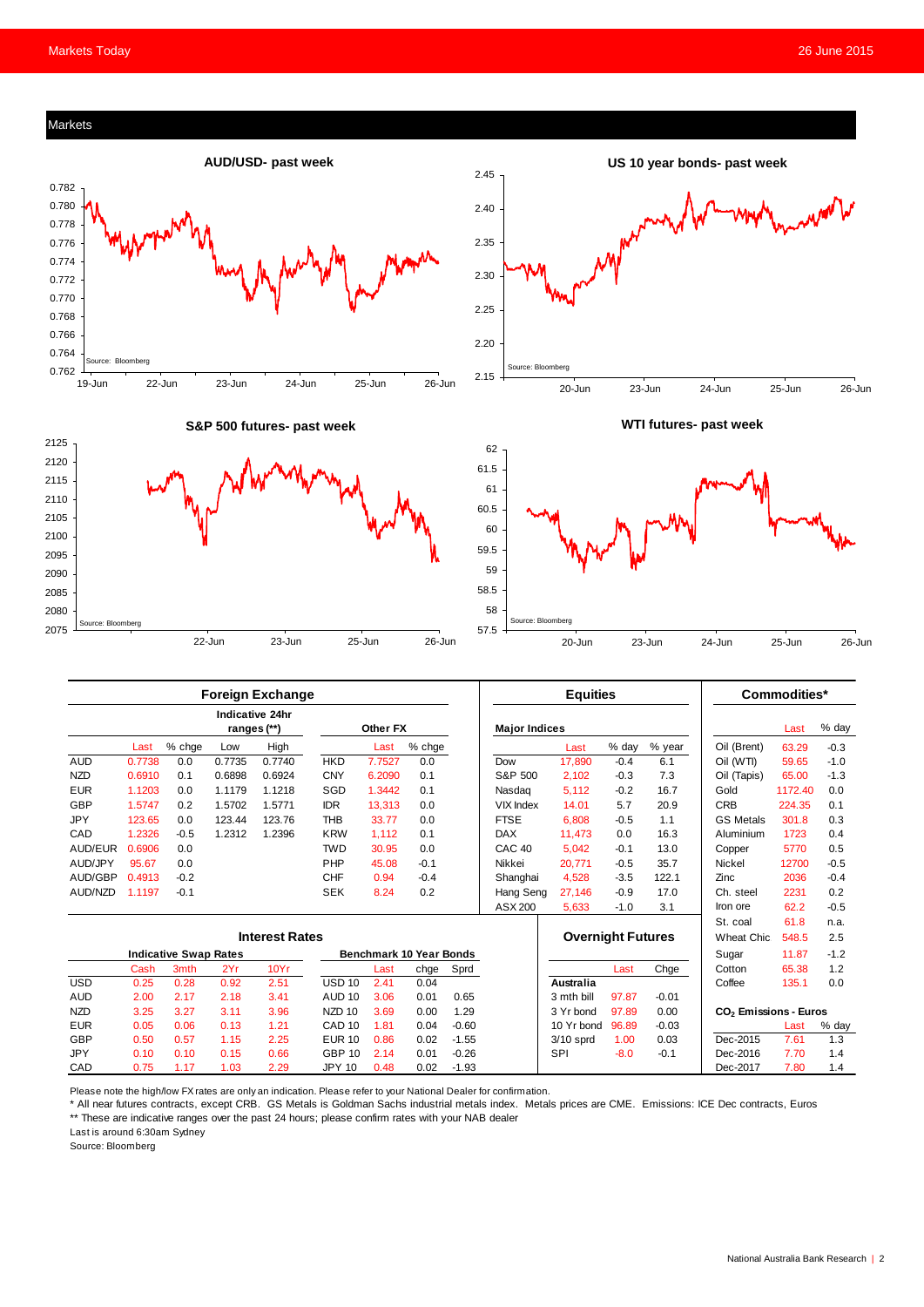# Calendar

| ılendar                  |                                                                                                          |                  |                          |                            |        |                                |                |                |
|--------------------------|----------------------------------------------------------------------------------------------------------|------------------|--------------------------|----------------------------|--------|--------------------------------|----------------|----------------|
|                          |                                                                                                          |                  |                          |                            |        |                                |                |                |
|                          | Country Economic Indicator                                                                               | Time<br>Period   | <b>NAB</b><br>Forecast   | Consensus                  | Actual | <b>Previous</b>                | <b>GMT</b>     | <b>AEST</b>    |
|                          | Thursday, 25 June 2015                                                                                   |                  |                          |                            |        |                                |                |                |
| AU<br>AU                 | Job vacancies<br>Australian Demographic Statistics                                                       | May<br>Q4        |                          |                            |        | 0.80%                          | 1.30<br>1.30   | 11.30<br>11.30 |
| AU                       | Australian National Accounts: Finance and Wealth                                                         | Q1               |                          |                            |        |                                | 1.30           | 11.30          |
| AU                       | <b>NAB Consumer Anxiety Survey</b>                                                                       | Q2               |                          |                            |        |                                | 1.30           | 11.30          |
| NZ<br>GE                 | High LVR ratio new residential loans, proportion above 80%<br>GfK Consumer Confidence                    | May<br>Jul       |                          | 10.1                       |        | 10.2                           | 3.00<br>6.00   | 13.00<br>16.00 |
| EC                       | ECB speaks at 2015 IIF Europe Summit in Frankfurt                                                        |                  |                          |                            |        |                                | 6.15           | 16.15          |
| EC<br>EC                 | ECB's Nuoy speaks at European Parliament<br>ECB's Costa and Brazil's Tombini at meeting of central banks |                  |                          |                            |        |                                | 7.00<br>8.00   | 17.00<br>18.00 |
| UK                       | <b>CBI Reported Sales</b>                                                                                | Jun              |                          |                            |        | 51                             | 10.00          | 20.00          |
| US<br>US                 | Personal Income/Spending                                                                                 | May              |                          | 0.5%/0.7%                  |        | $0.4\%/0.0\%$                  | 12.30          | 22.30          |
| US                       | PCE Deflator MoM/YoY<br>PCE Core MoM/YoY                                                                 | May<br>May       |                          | 0.3%/0.2%<br>$0.1\%/1.2\%$ |        | $0.0\%/0.1\%$<br>$0.1\%/1.2\%$ | 12.30<br>12.30 | 22.30<br>22.30 |
| US                       | Initial Jobless Claims                                                                                   | <b>Jun-20</b>    |                          | 273K                       |        | 267K                           | 12.30          | 22.30          |
| US<br>US                 | Markit Composite PMI<br><b>Markit Services PMI</b>                                                       | Jun P<br>Jun P   |                          | 56.5                       |        | 56<br>56.2                     | 13.45<br>13.45 | 23.45<br>23.45 |
| US                       | <b>Bloomberg Consumer Comfort</b>                                                                        | <b>Jun-21</b>    |                          |                            |        |                                | 13.45          | 23.45          |
| US                       | Kansas City Fed Manf. Activity                                                                           | Jun              |                          |                            |        | $-13$                          | 15.00          | 1.00           |
| CA                       | BoC's Deputy Governor Schembri speaks<br>Friday, 26 June 2015                                            |                  |                          |                            |        | 1.55                           | 15.55          | 1.55           |
| NZ                       | <b>Trade Balance</b>                                                                                     | May              | $-$114M$                 | -M\$100                    |        | \$123M                         | 22.45          | 8.45           |
| <b>JN</b><br><b>JN</b>   | Jobless Rate                                                                                             | May              |                          | 3.30%<br>1.17              |        | 3.30%<br>1.17                  | 23.30          | 9.30<br>9.30   |
| <b>JN</b>                | Job-To-Applicant Ratio<br>Overall Household Spending YoY                                                 | May<br>May       |                          | 3.60%                      |        | $-1.30%$                       | 23.30<br>23.30 | 9.30           |
| <b>JN</b>                | Natl CPI YoY                                                                                             | May              |                          | 0.40%                      |        | 0.60%                          | 23.30          | 9.30           |
| <b>JN</b><br><b>JN</b>   | Tokyo CPI YoY<br>Tokyo CPI Ex-Fresh Food YoY                                                             | Jun<br>Jun       |                          | 0.50%<br>0.10%             |        | 0.50%<br>0.20%                 | 23.30<br>23.30 | 9.30<br>9.30   |
| <b>JN</b>                | Tokyo CPI Ex Food, Energy YoY                                                                            | Jun              |                          | 0.10%                      |        | 0.10%                          | 23.30          | 9.30           |
| EC                       | M3 Money Supply YoY                                                                                      | May              |                          | 5.40%                      |        | 5.30%                          | 8.00           | 18.00          |
| EC<br>US                 | M3 3-month average<br>U. of Mich. Sentiment                                                              | May<br>Jun F     |                          | 5.10%<br>94.6              |        | 4.70%<br>94.6                  | 8.00<br>14.00  | 18.00<br>0.00  |
| US                       | Fed's George (alt) Speaks on the Payments System in Kansas City                                          |                  |                          |                            |        |                                | 16.45          | 2.45           |
| CH                       | <b>Sunday, 28 June 2015</b><br>Industrial Profits YoY                                                    | May              |                          |                            |        | 2.60%                          | 1.30           | 11.30          |
| CН                       | Leading Index                                                                                            | May              |                          |                            |        | 98.31                          | 14.00          | 0.00           |
|                          | Monday, 29 June 2015                                                                                     |                  |                          |                            |        |                                |                |                |
| <b>JN</b><br><b>JN</b>   | Retail Trade YoY<br>Industrial Production MoM/YoY                                                        | May<br>May P     |                          |                            |        | 5.00%<br>1.2%/0.1%             | 23.50<br>23.50 | 9.50<br>9.50   |
| <b>JN</b>                | <b>Retail Sales MoM</b>                                                                                  | May              |                          |                            |        | 0.40%                          | 23.50          | 9.50           |
| UK                       | Mortgage Approvals                                                                                       | May              |                          |                            |        | 68.1K                          | 8.30           | 18.30          |
| UK<br>UK                 | Money Supply M4 MoM/YoY<br>M4 Ex IOFCs 3M Annualised                                                     | May<br>May       |                          |                            |        | 0.00%<br>4.00%                 | 8.30<br>8.30   | 18.30<br>18.30 |
| EC                       | Economic Confidence                                                                                      | Jun              |                          |                            |        | 103.8                          | 9.00           | 19.00          |
| EC<br>EC                 | <b>Business Climate Indicator</b><br><b>Industrial Confidence</b>                                        | Jun<br>Jun       |                          |                            |        | 0.28<br>-3                     | 9.00<br>9.00   | 19.00<br>19.00 |
| EC                       | Services Confidence                                                                                      | Jun              |                          |                            |        | 7.8                            | 9.00           | 19.00          |
| EC                       | <b>Consumer Confidence</b>                                                                               | Jun F            |                          |                            |        | $-5.6$                         | 9.00           | 19.00          |
| GE<br>GE                 | CPI MoM / YoY<br>CPI EU Harmonized MoM/YoY                                                               | Jun P<br>Jun P   |                          |                            |        |                                | 12.00<br>12.00 | 22.00<br>22.00 |
| CA                       | Industrial Product Price MoM                                                                             | May              |                          |                            |        | $-0.90%$                       | 12.30          | 22.30          |
| <b>JN</b><br><b>GE</b>   | <b>Small Business Confidence</b><br>Retail Sales MoM/YoY                                                 | Jun<br>May       |                          |                            |        |                                | 14.00<br>14.00 | 0.00<br>0.00   |
| UK                       | Nationwide House PX MoM/YoY                                                                              | Jun              |                          |                            |        |                                | 14.00          | 0.00           |
| CA                       | <b>Bloomberg Nanos Confidence</b>                                                                        | <b>Jun-26</b>    |                          |                            |        |                                | 14.00          | 0.00           |
| US<br>US                 | Pending Home Sales MoM / YoY<br>Dallas Fed Manf. Activity                                                | May<br>Jun       |                          | $1.0\%$ .<br>$-16$         |        | 3.4%/13.4%<br>$-20.8$          | 14.00<br>14.30 | 0.00<br>0.30   |
| Tuesday,                 | 30 June 2015                                                                                             |                  |                          |                            |        |                                |                |                |
| NZ<br>UK                 | <b>Building Permits MoM</b><br>GfK Consumer Confidence                                                   | May<br>Jun       |                          |                            |        | $-1.70%$<br>1                  | 22.45<br>23.05 | 8.45<br>9.05   |
| AU                       | ANZ Roy Morgan Weekly Consumer Confidence Index                                                          | <b>Jun-28</b>    |                          |                            |        | 114                            | 23.30          | 9.30           |
| AU                       | HIA New Home Sales MoM                                                                                   | May              |                          |                            |        | 0.60%                          | 1.00           | 11.00          |
| NZ<br>NZ                 | <b>ANZ Activity Outlook</b><br><b>ANZ Business Confidence</b>                                            | Jun<br>Jun       |                          |                            |        | 32.6<br>15.7                   | 1.00<br>1.00   | 11.00<br>11.00 |
| JN                       | Labor Cash Eamings YoY                                                                                   | May              |                          |                            |        |                                | 1.30           | 11.30          |
| JN<br>AU                 | Real Cash Earnings YoY<br>Private Sector Credit MoM/YoY                                                  | May<br>May       |                          |                            |        | 0.3%/6.1%                      | 1.30<br>1.30   | 11.30<br>11.30 |
| JN                       | Vehicle Production YoY                                                                                   | May              |                          |                            |        | $-7.50%$                       | 4.00           | 14.00          |
| <b>JN</b>                | <b>Construction Orders YoY</b>                                                                           | May              |                          |                            |        | $-12.10%$                      | 5.00           | 15.00          |
| GE<br>GE                 | Unemployment Change (000's)<br>Unemployment Rate                                                         | Jun<br>Jun       |                          |                            |        |                                | 7.55<br>7.55   | 17.55<br>17.55 |
| UK                       | <b>Current Account Balance</b>                                                                           | 1Q               |                          |                            |        | $-25.3B$                       | 8.30           | 18.30          |
| UK<br>UK                 | GDP QoQ/YoY<br>Index of Services MoM / 3m/3m                                                             | 1QF<br>Apr       |                          |                            |        | $0.3\%/2.4\%$<br>0.1%/0.4%     | 8.30<br>8.30   | 18.30<br>18.30 |
| UK                       | Lloyds Business Barometer                                                                                | Jun              |                          |                            |        |                                | 8.30           | 18.30          |
| <b>AU</b>                | RBA's Stevens Gives Speech at OMFIF Function in London                                                   |                  |                          |                            |        |                                | 8.40           | 18.40          |
| EC<br>EC                 | Unemployment Rate<br>CPI Estimate YoY                                                                    | May<br>Jun       |                          |                            |        |                                | 9.00<br>9.00   | 19.00<br>19.00 |
| EC                       | CPI Core YoY                                                                                             | Jun A            |                          |                            |        |                                | 9.00           | 19.00          |
| CA<br>US                 | GDP MoM / YoY<br><b>ISM Milwaukee</b>                                                                    | Apr<br>Jun       |                          |                            |        | $-0.2% / 1.5%$<br>47.7         | 12.30          | 22.30<br>23.00 |
| US                       | S&P/CS 20 City MoM SA                                                                                    | Apr              |                          | 1.00%                      |        | 0.98%                          | 13.00<br>13.00 | 23.00          |
| US                       | S&P/CS Composite-20 YoY                                                                                  | Apr              |                          | 4.90%                      |        | 5.04%                          | 13.00          | 23.00          |
| US                       | Chicago Purchasing Manager<br>Upcoming Central Bank Interest Rate Announcements                          | Jun              |                          |                            |        | 46.2                           | 13.45          | 23.45          |
| Australia, RBA           |                                                                                                          | 7-Jul            | 2.00%                    | 2.00%                      |        | 2.00%                          |                |                |
| UK BOE                   |                                                                                                          | 9-Jul            | 0.50%                    | 0.50%                      |        | 0.50%                          |                |                |
| Japan, BoJ<br>Europe ECB |                                                                                                          | 15-Jul<br>16-Jul | $0.0\% - 0.1\%$<br>0.05% | $0.0\% - 0.1\%$<br>0.05%   |        | $0.0\% - 0.1\%$<br>0.05%       |                |                |
|                          |                                                                                                          | 16-Jul           |                          |                            |        | 0.75%                          |                |                |
| Canada, BoC              | New Zealand, RBNZ                                                                                        | 23-Jul           |                          |                            |        |                                |                |                |

**GMT: Greenwich Mean Time; AEST: Australian Eastern Standard Time**